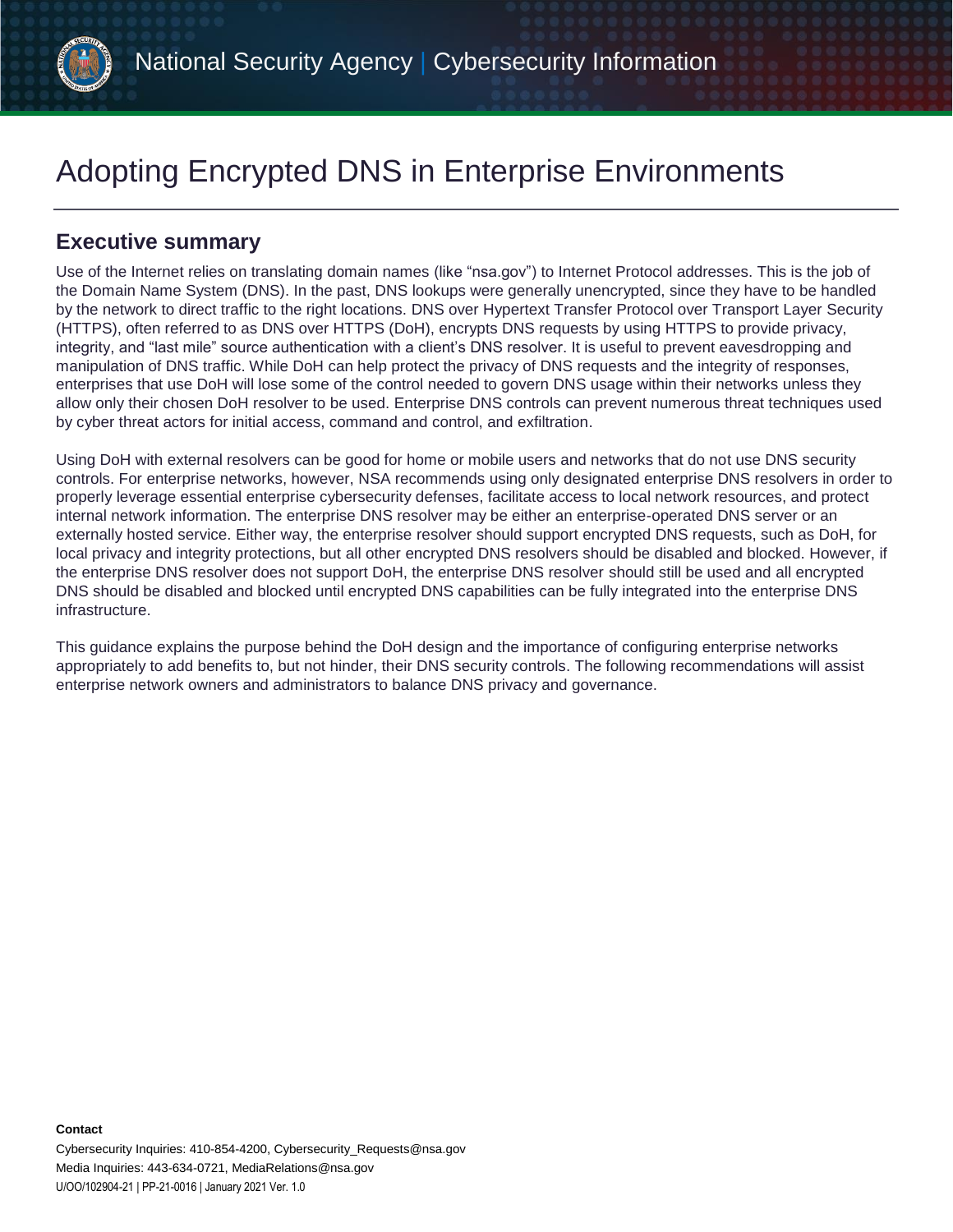

# **What is DoH?**

Domain Name System (DNS) over Hypertext Transfer Protocol over Transport Layer Security (HTTPS), often referred to as DNS over HTTPS (DoH), encrypts DNS requests to provide privacy, integrity, and "last mile" source authentication for DNS transactions with a client's DNS resolver. It is useful to prevent eavesdropping and manipulation of DNS traffic (T1040, T1565.002). <sup>1</sup> While DoH can help protect the privacy of DNS requests and the integrity of responses, enterprises that use DoH will lose some of the control needed to govern DNS usage within their networks unless they allow only their designated DoH resolver to be used. These essential protective DNS controls can prevent numerous threat techniques used for initial access, command and control, and exfiltration, such as phishing links to malicious domains, connections using dynamic name resolution, and commands hidden in DNS traffic (TA0001, TA0011, TA0010, T1566.002, T1568, T1071.004). The enterprise DoH resolver may be either an enterprise-operated DNS server or an external resolver from a protective DNS provider. However, if the enterprise DNS resolver does not support DoH, the enterprise resolver should still be used and all encrypted DNS should be disabled and blocked until encrypted DNS capabilities can be fully integrated into the enterprise DNS infrastructure.

# **How do DNS and DoH work?**

DNS translates domain names to their corresponding Internet Protocol (IP) addresses, allowing web users to more easily access websites. With traditional enterprise DNS architectures, once a client submits a DNS query, it will first go to the enterprise recursive DNS resolver, often assigned via Dynamic Host Configuration Protocol (DHCP). The enterprise DNS resolver will either return the answered query from its cache or forward the query through the enterprise gateway to the external authoritative DNS servers. The DNS response will return through the enterprise gateway, to the enterprise DNS resolver, and then finally to the client. During this exchange, both the enterprise DNS resolver and the enterprise gateway can see the plaintext query and response and log it for analysis or block it if it seems malicious or violates enterprise policies.



*Figure 1: How common enterprise DNS architectures work*

- 1. The user wants to visit a website they do not know is malicious and types the domain name into the web browser.
- 2. The request for the domain name is sent to the enterprise DNS resolver with a plaintext packet on port 53. Queries that violate DNS monitoring policies may generate alerts and/or be blocked.

 $\overline{a}$ <sup>1</sup> T1040 and similar notations identify MITRE ATT&CK® techniques and tactics. MITRE ATT&CK is a registered trademark of The MITRE Corporation.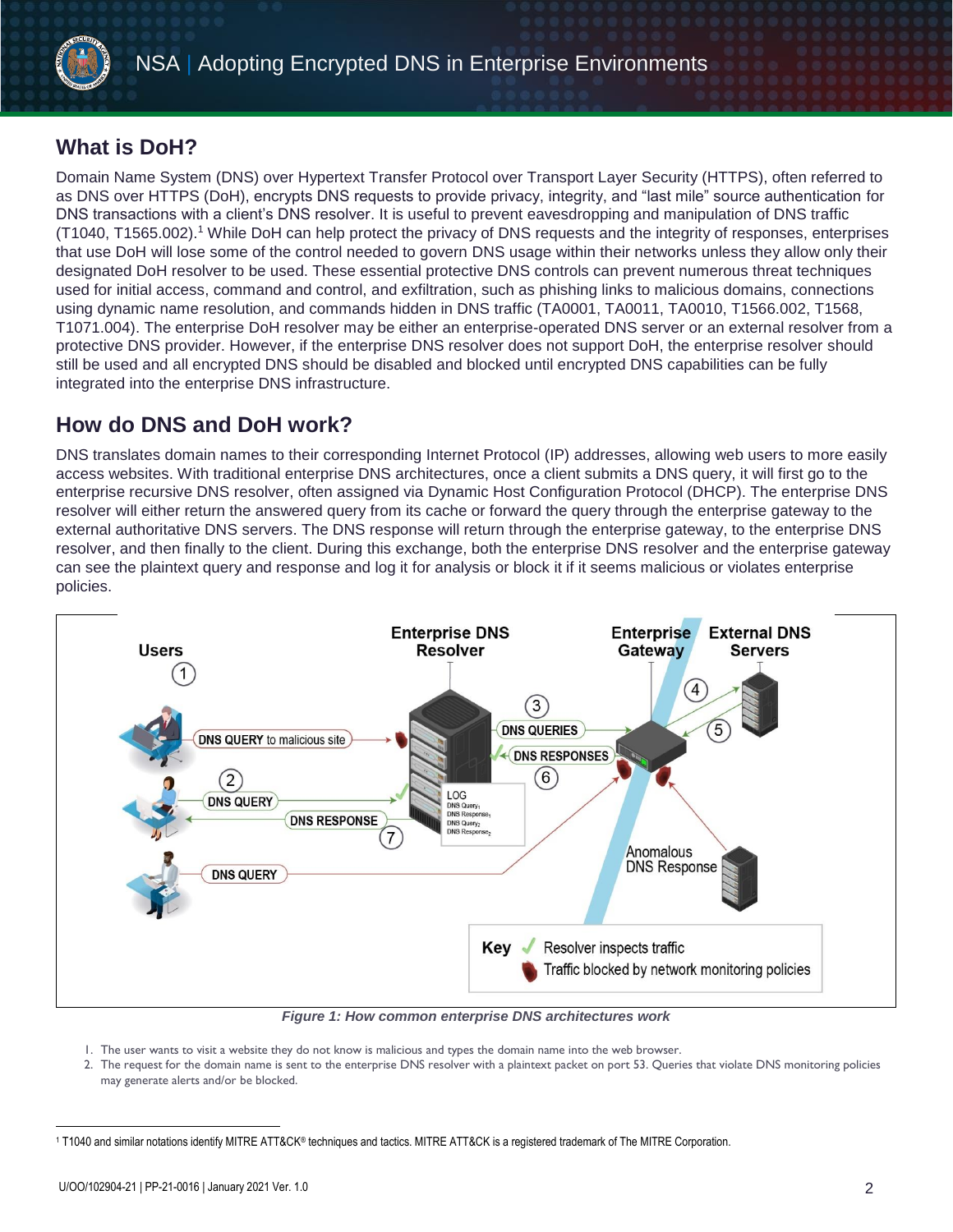

- 3. If the IP address for the domain is not in the enterprise DNS resolver's cache of domains and the domain is not filtered, it will send a DNS query through the enterprise gateway.
- 4. The enterprise gateway forwards the plaintext DNS request to an external DNS server. It also blocks DNS requests not from the enterprise DNS resolver.
- 5. The response to the query with the IP address of the domain, the address of another DNS server with more information, or an error is returned in plaintext back through the enterprise gateway.
- 6. The enterprise gateway forwards the response back to the enterprise DNS resolver. Steps 3-6 repeat until either the IP address for the requested domain name is found or there is an error.
- 7. The DNS resolver returns the response back to the user's web browser, which then requests the webpage from the IP address in the response.

The DNS resolver to query can be configured in the operating system (OS) or sometimes in a specific application, such as a web browser. When a client has DoH enabled and configured to use a DoH resolver not designated by the enterprise, the DoH traffic will be sent directly to the enterprise gateway as HTTPS encrypted traffic over port 443, bypassing the enterprise DNS resolver entirely. The request will then go to the client-selected DoH resolver, which will either return the response or pass it along to the authoritative servers to resolve the request. The answered query returns from the DoH resolver through the enterprise gateway back to the client over port 443. The transaction between the client and DoH resolver is encrypted, therefore the plaintext request and response usually cannot be analyzed by the enterprise gateway. If the DoH resolver cannot answer the query, or is inaccessible, the original query may be re-sent using traditional DNS.



*Figure 2: How DoH with an external DoH resolver works*

- 1. The user wants to visit an unauthorized website, and types the domain into the web browser.
- 2. The DoH request is encrypted and sent through the enterprise gateway over port 443. The enterprise DNS resolver is bypassed, therefore circumventing its blocking and monitoring capabilities.
- 3. The enterprise gateway forwards the encrypted request to the external DoH resolver, just like it would forward any other HTTPS request to an external server. Logging and visibility at the enterprise gateway is usually not possible.
- 4. The external DoH resolver performs DNS resolution and responds to the query with the IP address of the site.
- 5. The enterprise gateway forwards the encrypted DoH response back to the user's web browser, which then requests the webpage from the IP address in the response.

In addition to DoH, there are other protocols that encrypt DNS communication with a DNS resolver. DNS over Transport Layer Security (DoT), is another implementation that encrypts DNS transactions. Instead of using HTTPS over port 443, DoT uses Transport Layer Security (TLS) over port 853, so it is easier to detect than DoH. Oblivious DoH (ODoH) is another protocol that adds a proxy layer to DoH requests for additional privacy protection. The majority of the issues and mitigations that apply to DoH also apply to DoT and ODoH, but are not covered in this guidance.

## **What are the benefits of using DoH?**

DoH protects DNS traffic between a client and a DNS resolver from unauthorized access to its information by cyber threat actors. Since the traffic is encrypted and blends in with other HTTPS traffic to websites, it is difficult for cyber threat actors to determine which packets contain DNS requests or responses and see which domains and IP addresses were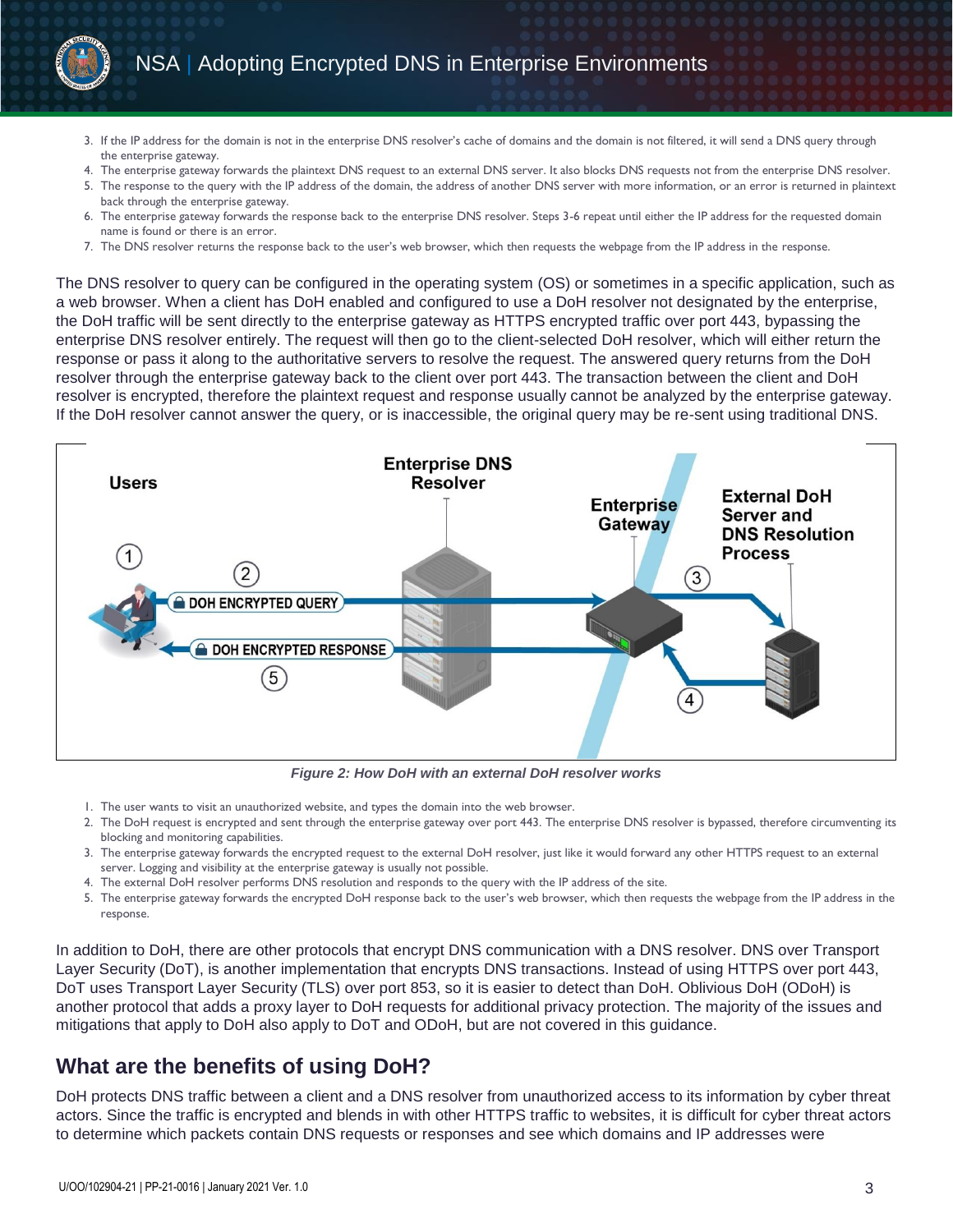

requested. The responses from the DNS resolver are also authenticated and protected from unauthorized modification. In contrast, traditional DNS transactions occur in plaintext on a port that is exclusively used for DNS, so cyber threat actors can easily read and modify the traditional DNS traffic.

# **What are the issues with using DoH?**

DoH provides the benefit of encrypted DNS transactions, but it can also bring issues to enterprises, including a false sense of security, bypassing of DNS monitoring and protections, concerns for internal network configurations and information, and exploitation of upstream DNS traffic. In some cases, individual client applications may enable DoH using external resolvers, causing some of these issues automatically.

## *A false sense of security*

DoH is not a panacea. DoH does not guarantee protection from cyber threat actors and their ability to see where a client is going on the web. DoH is specifically designed to encrypt only the DNS transaction between the client and resolver, not any other traffic that happens after the query is satisfied. While this allows clients to privately obtain an IP address based on a domain name, there are other ways cyber threat actors can determine information without reading the DNS request directly, such as monitoring the connection a client makes after the DNS request. That connection will still have the destination IP address unencrypted and may reveal the domain or server name. This and other traffic analysis techniques could identify domains [1, 2]. If there is a concern that a user's activity is being tracked and they must conceal their activity, DoH alone will not fully address the problem.

#### *Bypassing DNS monitoring and protections*

Enterprises may use network monitoring tools to inspect DNS traffic and look for indications of anomalous activity. Many tools typically inspect plaintext DNS traffic. DoH encrypts the DNS traffic, which prevents enterprises from monitoring DNS with these network-based tools unless they are breaking and inspecting TLS traffic. If DoH is used with the enterprise resolver, then inspection can still occur at the resolver or using resolver logs. However, if external DoH resolvers are not blocked and DoH is enabled on the user's browser or OS to use a different resolver, there could be issues gaining visibility into that encrypted DNS traffic.

Many organizations use enterprise DNS resolvers or specific external DNS providers as a key element in the overall network security architecture. These protective DNS services may filter domains and IP addresses based on known malicious domains, restricted content categories, reputation information, typosquatting protections, advanced analysis, DNS Security Extensions (DNSSEC) validation, or other reasons.<sup>2</sup> When DoH is used with external DoH resolvers and the enterprise DNS service is bypassed, the organization's devices can lose these important defenses. This also prevents local-level DNS caching and the performance improvements it can bring.

Malware can also leverage DoH to perform DNS lookups that bypass enterprise DNS resolvers and network monitoring tools, often for command and control or exfiltration purposes (T1071.001, T1071.004, T1568, T1573, and T1572) [3].

#### *Concerns for internal network configurations and information*

If a device or application is configured to use an external DoH resolver and connects to an enterprise network, it will ignore the address of the DNS resolver assigned to it through the DHCP and connect straight to its preferred DoH resolver. This is a security concern because if a client is trying to connect to an internal domain, the query will be sent to the external DoH resolver first before failing over to the enterprise DNS resolver, which can spill internal network information to a third party. In addition, if an enterprise uses a split DNS configuration where the same domain name is resolved to different addresses depending on whether the client is within the enterprise network, an internal client using an external DoH resolver will receive the address intended for external clients instead. This may cause internal enterprise services to be inaccessible, confuse the user, or cause other issues [4].

 $\overline{a}$ 

<sup>2</sup> Recommendations on protective DNS will be discussed in an upcoming NSA guidance document.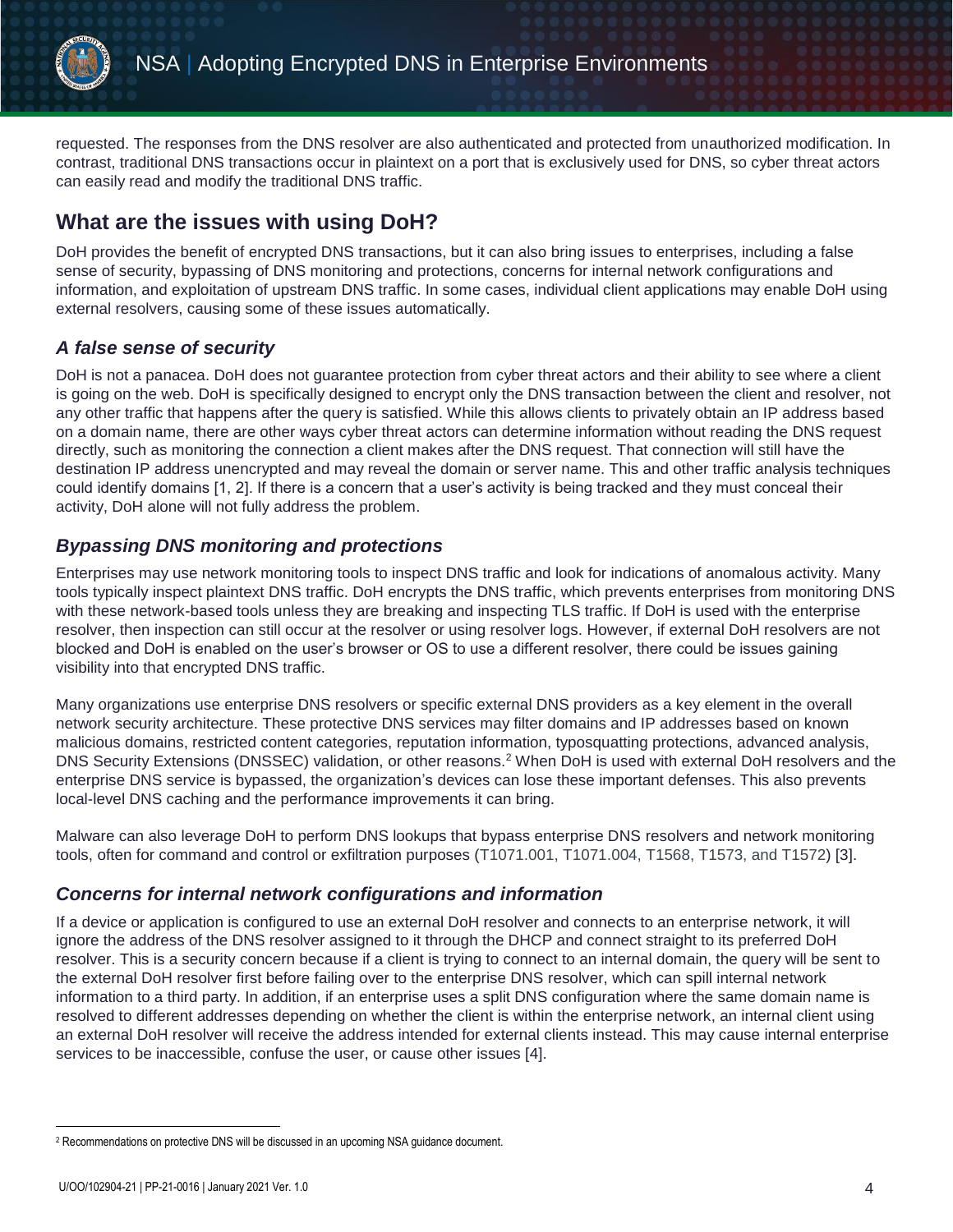

### *Exploitation of upstream DNS traffic*

Typically, DoH occurs only in the "last mile" between the client system initiating the DNS request and the DoH resolver the client is configured to use. DoH requests and responses are protected from modification and other cyber threat activities between the resolver and client. DNS traffic for the rest of the DNS process, such as between the DoH resolver and the top-level root DNS servers on the internet, often do not use DoH and are not encrypted. For parts of the DNS process that are not encrypted, cyber threat actors could still passively view the plaintext DNS traffic or try to redirect the traffic to malicious DNS servers, just as with any traditional DNS traffic. Even with DoH protection, resolvers that communicate with malicious servers upstream could still be susceptible to DNS cache poisoning techniques. DNSSEC should be used to protect the upstream responses, but the DoH resolver may not validate DNSSEC. Enterprises that do not realize which parts of the DNS process are vulnerable could fall into a false sense of security [5].

# **Mitigating DoH issues**

For home, mobile, and teleworking users without enterprise DNS controls, DoH can be a good way to protect the confidentiality and integrity of DNS traffic. There are even several reputable DNS resolvers that are free for public use that provide additional protections, such as malicious site blocking, family-oriented filters, and DNSSEC validation. For enterprises, NSA recommends that the enterprise DNS resolver supports encrypted DNS, such as DoH, and that only that resolver be used in order to have the best DNS protections and visibility. If protective DNS capabilities are provided by an external source, then encrypted DNS should be allowed for that specific resolver and all others should be blocked. However, if the enterprise DNS service provides DNS protections, but does not support encrypted DNS, then there has to be a tradeoff. In this case, the loss of enterprise security controls outweighs the protections offered by DoH, so NSA recommends that enterprises disable encrypted DNS within their network and continue to use only the enterprise DNS service.<sup>3</sup>

#### *Only use the enterprise DNS resolver and disable all others*

If an enterprise wants to use DoH, ensure that the DoH clients only send queries to the enterprise DNS resolver. Disable and block all other DoH resolvers. To disable all other DoH on an enterprise network, configure network security devices at the enterprise gateway to block known DoH resolvers so hosts cannot circumvent DNS security controls and cyber threat actors cannot easily use it to hide their actions. There are several public lists of known DoH resolver domain names and IP addresses. In addition, disable DoT by blocking transmission control protocol port 853 at the enterprise gateway. For web browsers, applications, and operating systems that support DoH, especially the ones that may enable it automatically, disable it in standard configurations and set canary domains so that DoH is automatically disabled. For example, Firefox<sup>®4</sup> and Chrome<sup>®5</sup> automatically disable DoH if enterprise policies are configured. Enterprise policies can also be used to configure DoH to use the enterprise DoH resolver [7–9].

## *Block unauthorized DoH resolvers and traffic*

Enterprise administrators should understand the limitations of DHCP for devices connecting to their network. If clients use their own default DoH resolver, the clients will attempt to send DoH requests to that resolver first before the DNS resolver from the DHCP configuration is used. An enterprise that chooses to disable DoH should block known DoH resolver IP addresses and domains, so devices on the network will fail to resolve a domain name using DoH and usually revert back to traditional DNS, going through the DNS resolver assigned by DHCP.

Enterprises may monitor encrypted network traffic using TLS inspection. These enterprises should apply signatures in the devices that break and inspect the TLS traffic to block unauthorized DoH requests. Note that the TLS inspection devices must be able to properly decrypt and interpret DoH requests for this to be effective since the decrypted DNS requests would not come over port 53 like traditional DNS requests.

 $\overline{a}$ 

<sup>3</sup> This recommendation is consistent with the DHS requirement for federal networks to only use approved DNS resolvers [6].

<sup>4</sup> Firefox is a registered trademark of Mozilla Foundation.

<sup>5</sup> Chrome is a registered trademark of Google LLC.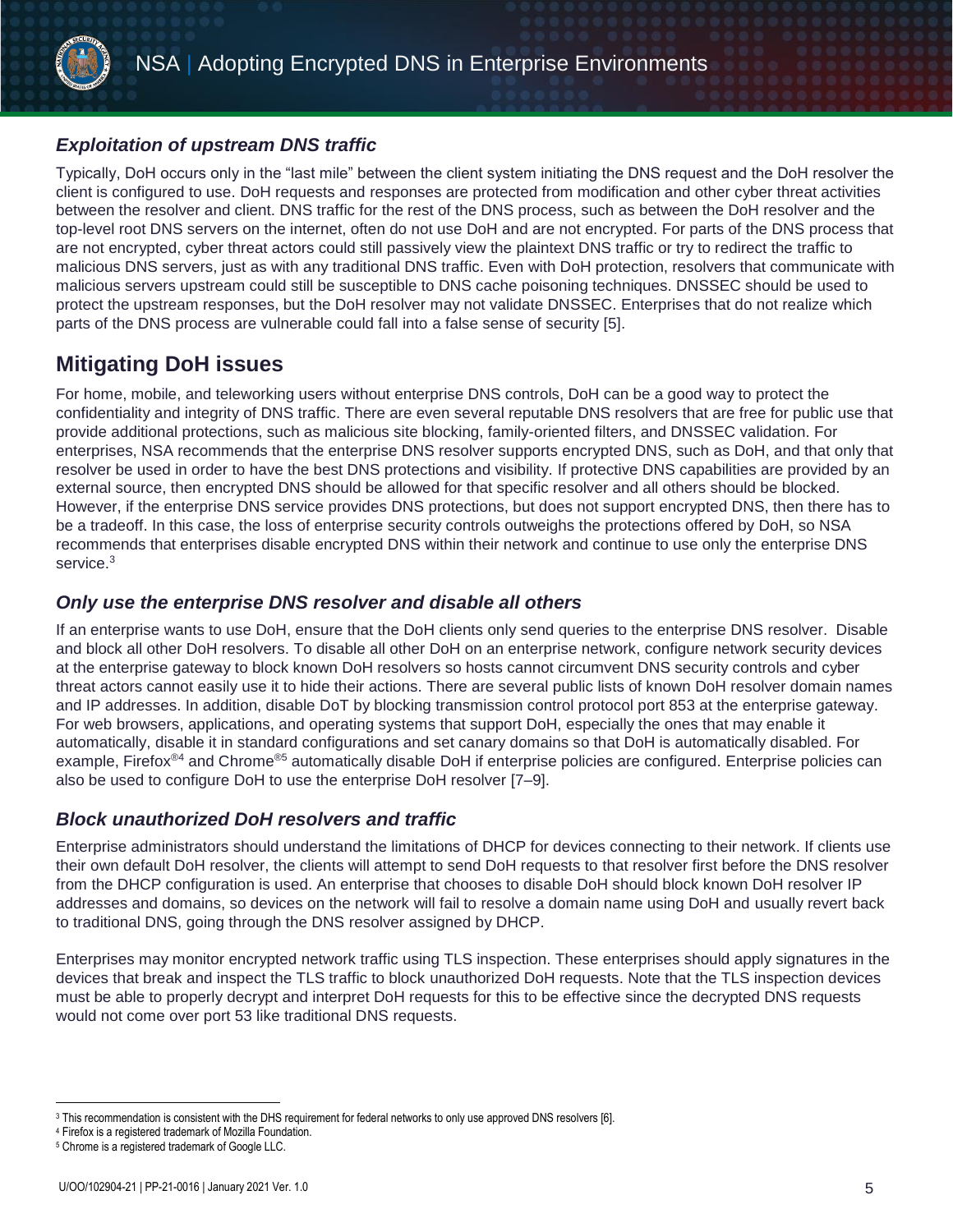

*Figure 3: NSA recommended enterprise DNS architecture with DoH* 

- 1. The user wants to visit a compromised web site and types the domain into the web browser. The enterprise configuration on the client configures DoH for the enterprise DNS resolver or disables DoH.
- 2. The DoH request for the domain is encrypted and sent to the enterprise DNS resolver over port 443. The resolver blocks queries that violate DNS monitoring policies and known malicious domains, possibly generating alerts. It responds with an error for the canary domain, signaling to disable all other DoH that has not been properly configured by the enterprise. The resolver also logs requests and responses.
- 3. If the IP address for the domain is not in the enterprise DNS resolver's cache and the domain is not filtered, it will send a DNS query through the enterprise gateway.
- 4. The enterprise gateway forwards the plaintext DNS request to an external DNS server. It also blocks DNS, DoH, and DoT requests to external resolvers and DNS servers that are not from the enterprise resolver.
- 5. The response to the query with the IP address is returned over plaintext back through the enterprise gateway.
- 6. The enterprise gateway forwards the response back to the enterprise DNS resolver.
- 7. The DNS resolver validates the DNSSEC information in the response and then returns it as an encrypted DoH response back to the user's web browser, which then requests the webpage from the IP address in the response.

## *Utilize host and device DNS logs*

Enterprises that want to enable DoH should not rely solely on network monitoring tools to inspect DNS traffic. DNS logging on all network devices and hosts can increase the network visibility that is lost with less DNS network monitoring capability. Supplement DNS protection with threat reputation services on a firewall or through an intrusion detection system to help keep up with increasing and changing malicious domains and block known bad traffic. $6$ 

#### *Consider a VPN for additional privacy protection*

Enterprises that are concerned with passive surveillance may use virtual private networks (VPN) or proxies to keep their traffic more private, especially in mobile and teleworking environments. Enterprises that decide to use DoH should avoid using obsolete TLS. Only use current TLS versions to protect against issues in the underlying HTTPS [11].

#### *Validate DNSSEC and use protective DNS capabilities*

Enterprises must understand which parts of the DNS process are DoH-protected and account for the unprotected parts and other vulnerabilities. DoH is independent from, but compatible with DNSSEC. Ensure that the enterprise DNS resolver validates DNSSEC to authenticate traffic from other DNS servers. Protective DNS capabilities are an essential

 $\overline{a}$ 

<sup>6</sup> For more information on threat reputation services, please refer to "Integrate Threat Reputation Services" on nsa.gov [10].